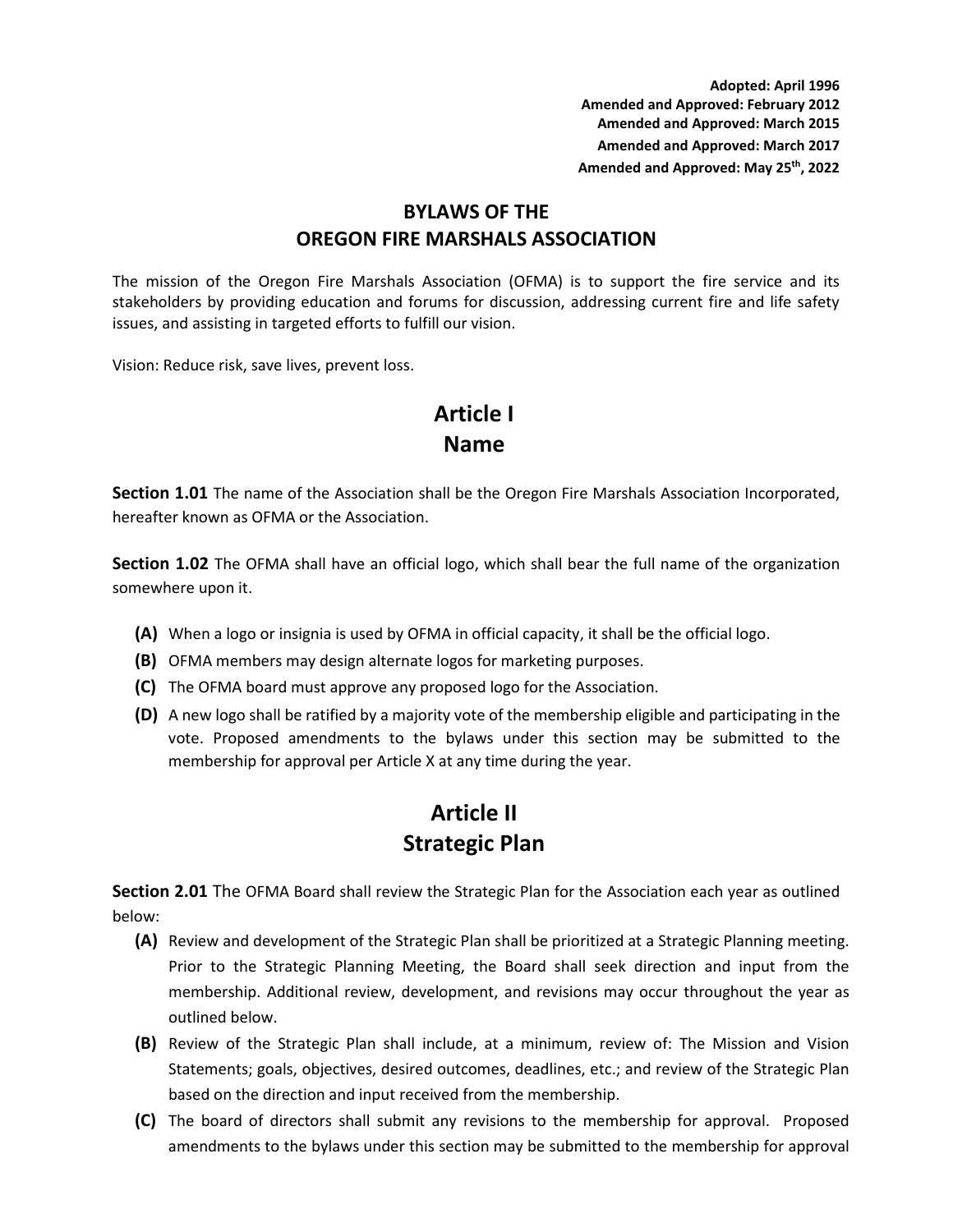per Article X at any time during the year.

# **Article III Membership**

**Section 3.01** Membership in the OFMA shall be:

- **(A) Active Membership** is any Member of a regularly organized public or governmental fire department or agency, who is actively engaged in the prevention of fire. Active Members shall pay annual dues as established by the Association.
- **(B) Associate Membership** is any individual interested in the goals and objectives of the OFMA who does not qualify as an Active or Life Member. Associate Members shall be entitled to participate in the Association, except that they are not eligible to hold an elective office or have voting privileges. Associate Members shall pay annual dues as established by the Association.
- **(C) Life Membership** shall be conferred upon Active Members that have rendered distinctive service to the Association as outlined below. A Life Member shall have all privileges and benefits of an Active Member. Life Members shall not be required to pay annual dues after their retirement from the Fire Service.
	- **(1)** Life Membership shall be conferred upon Active Members who:
		- **(i)** Are, or have been, an Active Member of OFMA in good standing for at least ten (10) years; and
		- **(ii)** Have participated on committees or activities for a minimum of five (5) years; and
- **(D)** Have been determined to be eligible for Life Membership as set forth above and have been approved for nomination by the Board of Directors. **Honorary Life Membership** may be conferred upon any person who has rendered outstanding service contribution to the Vision and Mission of the Association. Any member of the Association may submit a proposal for Honorary Life Membership to the Board of Directors for review. The Board shall submit proposals to the membership for approval by majority vote of members eligible and participating in the vote. Honorary Life Members shall be entitled to participate fully in the affairs of the Association except that they are not eligible to hold an elective office or have voting privileges. Honorary Life Members shall not pay annual dues.
- **(E) Corporate Membership** is any individual employed by or representing firms and / or businesses interested in the mission and vision of the Association who do not qualify as Active, Life, or Associate Members. Corporate Members shall be entitled to participate in the Association, except that they are not eligible to hold an elective office or have voting privileges. Corporate Members shall pay annual dues as established by the Association.
- **(F) Student Membership** are any person(s) currently registered and attending a college with a major in Fire Prevention, Fire Science, or Building Codes. Student Members shall be entitled to participate in the Association, except that they are not eligible to hold an elective office or have voting privileges. Student Members shall pay dues as established by the Association.

**Section 3.02** The Board may vote to disqualify any member for legal or ethical reasons.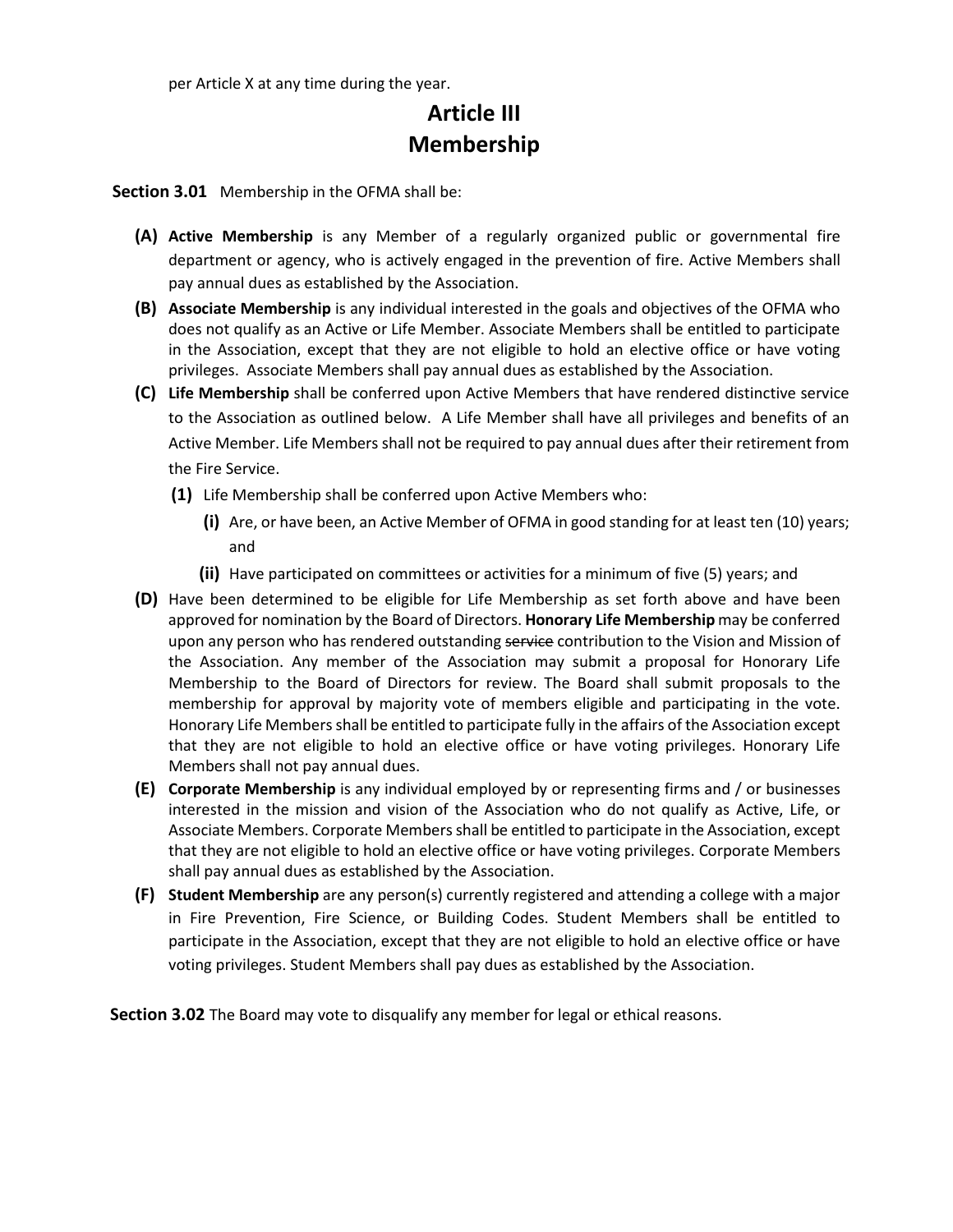# **Article IV Dues and Financials**

**Section 4.01** Membership dues of the OFMA shall be proposed by the Board of Directors and be ratified by a two-thirds (2/3rds) majority vote of members eligible and participating in the vote. Proposed amendments to the bylaws under this section may be submitted to the membership for approval per Article X at any time during the year.

**Section 4.02** The dues of the Association shall be due and payable to meet requirements as established by the Association and will be collected by staff. Staff will maintain a list of all members in good standing.

**Section 4.03** The dues year shall correspond with the Association's fiscal year and be payable on or before the first day of the budget year.

**Section 4.04** Members in arrears of dues shall be ineligible to vote.

**Section 4.05** The OFMA Board of Directors shall annually approve a budget for the next fiscal year, including all anticipated income and expenditures. Adjustments to the budget may be approved at or following the strategic planning meeting.

**Section 4.06** The President of OFMA shall cause the creation of an annual budget report and all financial reports to be reviewed by the Budget Review Committee.

**Section 4.07** The OFMA Board of Directors may waive annual dues for Associate Members who are in good standing with similar organizations in the state. The Board may also waive or prorate dues for unique situations, including undue hardships.

# **Article V Officers**

**Section 5.01** Elected Officers:

- (A) The elected officers of the Association shall consist of a President, 1<sup>st</sup> Vice President, 2<sup>nd</sup> Vice President, and four (4) Directors.
- **(B)** The membership shall annually elect a 2nd Vice President. This term of service shall be for four (4) years. The elected member shall serve year one as the  $2^{nd}$  Vice President, year two as the  $1^{st}$  Vice President, year three as the President, and year four as the Past President.
- **(C)** The four (4) Directors shall be Active Members in good standing of the Association, two (2) each elected at large at the Annual Meeting on alternating years, and have a term of office for two (2) years.
- **(D)** All the elected officers of the OFMA shall be active members of the Association in good standing.
- **(E)** No more than two members from any department, district or agency may hold an office with the OFMA at the same time.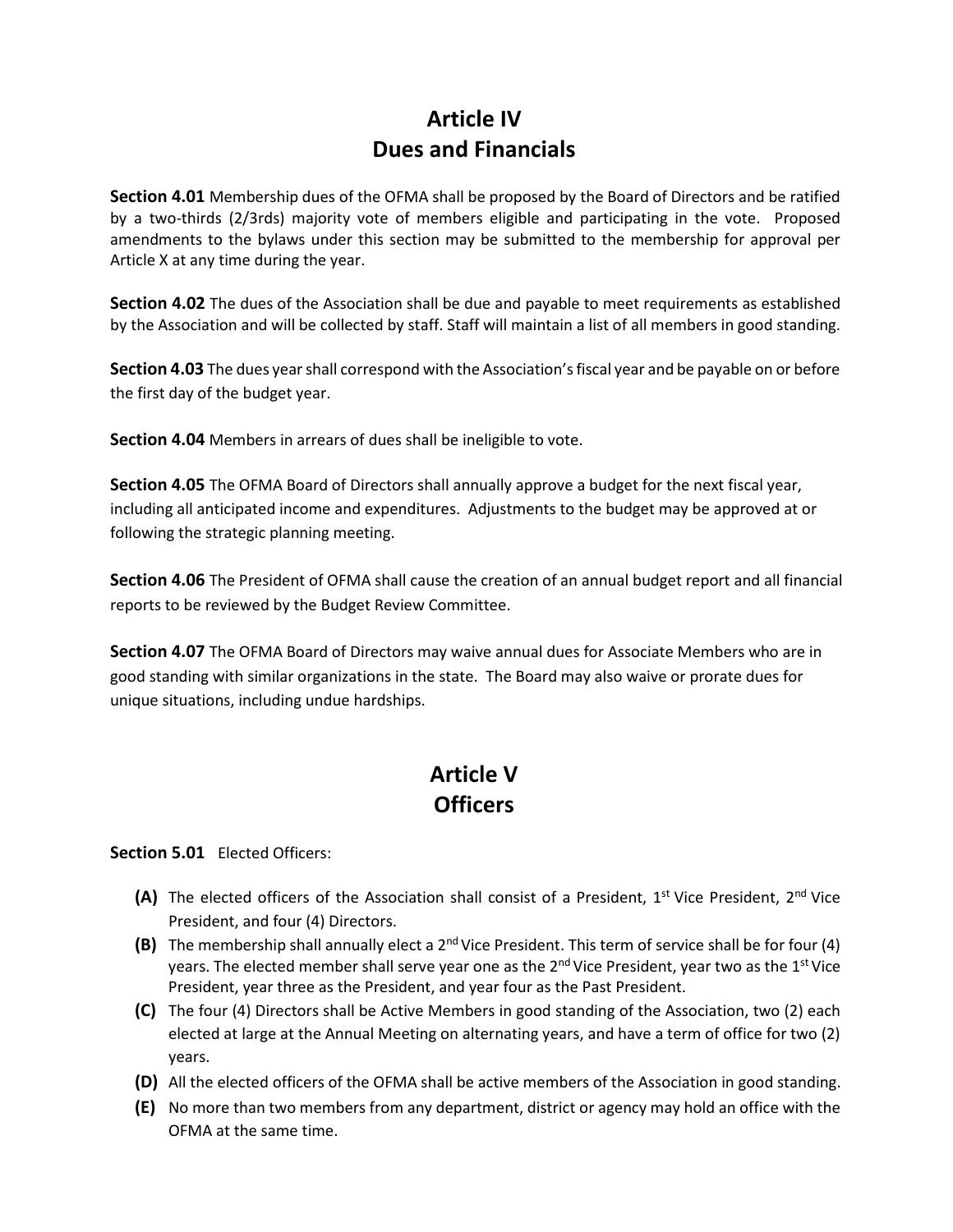**(F)** In addition to the previously listed conditions of eligibility to hold an elected office, all Officers and Directors shall present a written statement (OFMA Board Position Letter of Support), from the Chief Executive Officer of the candidate's Municipality, District or Agency, which authorizes him / her to hold an office in the Association, to the Board, within a timeline specified in policy. Any vacancies or resignations created as a result of this section shall be filled per Section 5.04.

#### **Section 5.02** Board of Directors

- (A) There shall be a Board of Directors consisting of the President, 1<sup>st</sup> Vice President, 2<sup>nd</sup> Vice President, the immediate Past President, and four (4) Association Directors elected by majority vote of members eligible and participating in the vote.
- **(B)** A representative of the Oregon Office of the State Fire Marshal may serve as an Ex-Officio, nonvoting member of the Board of Directors.
- **(C)** Board members are expected to attend all scheduled OFMA meetings, liaison assignments, and major OFMA-sponsored events.
- **(D)** During the length of their appointment, Board members may receive the following benefits for their service to OFMA:
	- **(1)** Upon request from a board member, lodging, meals, registration fees and any materials or services included within the registration for all major OFMA educationally sponsored events may be paid for by the Association. In an effort to encourage participation and representation from around the state, the board is encouraged to approve these requests from individuals representing agencies with limited resources and/or travel restrictions.
	- **(2)** Other business-related expenses as approved by the Board.
- **(E)** The Board may, upon a three-quarters (3/4) majority vote, dismiss a Board member for:
	- **(1)** Failure to perform duties; or
	- **(2)** Moral or ethical conduct that could bring discredit to the association; or
	- **(3)** Any other reason not listed above that could bring discredit to the association.

**Section 5.03** Nominations and Elections

- **(A)** Elections shall be conducted in accordance with the Elections Policy. Officers shall serve the designated term of office, or until their successors are elected.
	- **(1)** Term of office shall begin on July  $1<sup>st</sup>$  and end on June  $30<sup>th</sup>$  the following year.
- **(B)** Candidates for elective office shall be nominated from the floor by a member in good standing with the Association.
	- **(1)** The Board of Directors as a body shall refrain from endorsing or opposing the nomination of any candidates for an elective office. The board of directors may solicit and encourage candidates to run for the board.
- **(C)** Officers shall be eligible for re-election.
- **(D)** Following the elections, a list of remaining candidates shall be developed and maintained for the purpose of filling vacancies in accordance with Section 5.04. The list shall include the name of the individual, the position or positions they were nominated for, and shall be listed in descending order based on the number of votes received with the individual receiving the most votes listed at the top.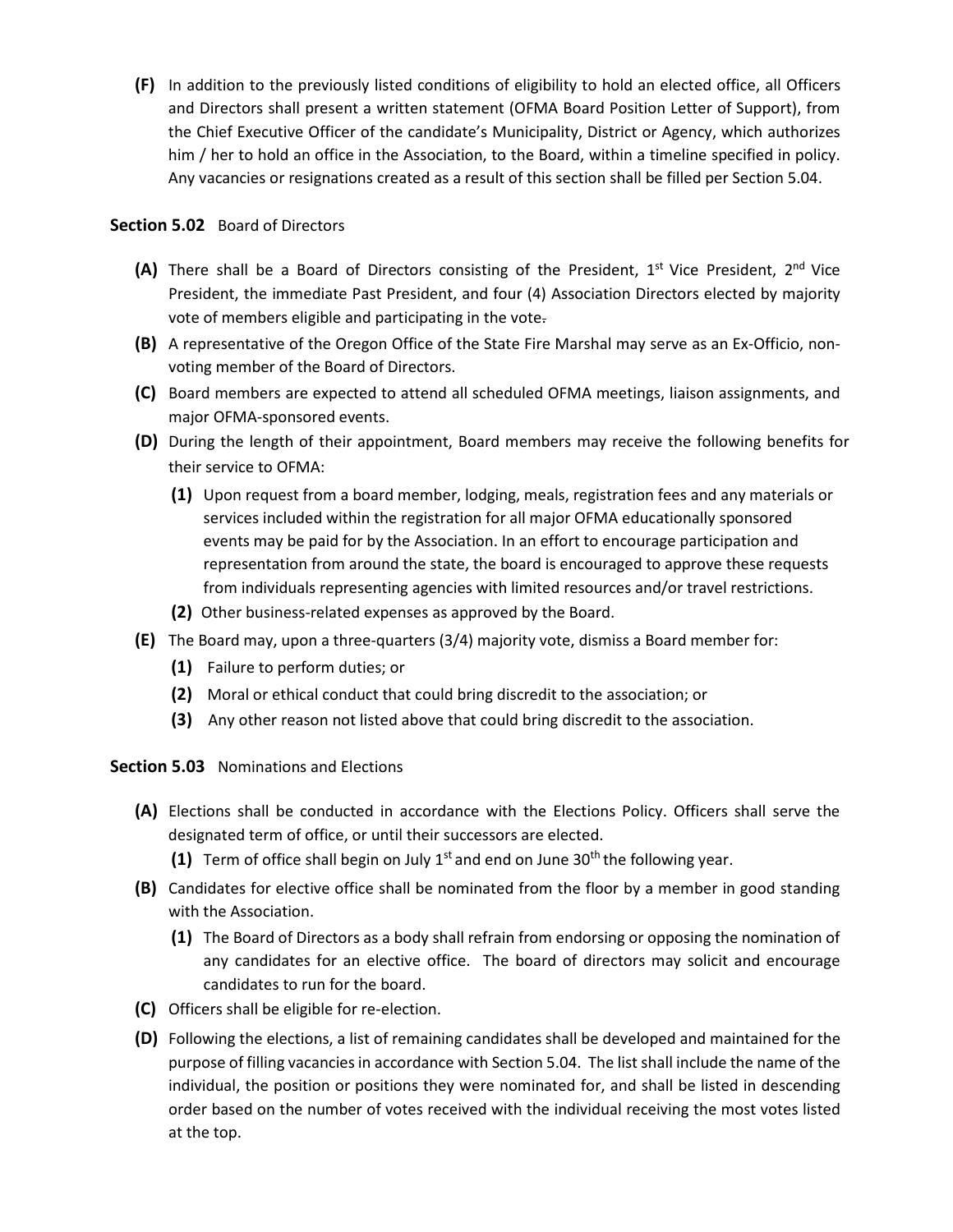**Section 5.04** Vacancies and Resignations:

- **(A)** In the event of a vacancy occurring in any elected office of the Association, including from resignations, such vacancies shall be filled as soon as possible as follows:
	- **(1)** A vacancy in the office of President shall be filled by the 1st Vice President, who shall serve the remainder of the unexpired term and the next full term of the President. The resulting vacancy at 1<sup>st</sup> Vice President shall be filled as indicated below.
		- **i)** The current Past President may continue to serve for the next full term as Past President to fill the vacancy that would be created at the next term cycle, or may resign.
	- (2) A vacancy in the office of 1<sup>st</sup> Vice President shall be filled by the 2<sup>nd</sup> Vice President, who shall serve the remainder of the unexpired term and the next full term of  $1<sup>st</sup>$  Vice President. The resulting vacancy at 2<sup>nd</sup> Vice President shall be filled as indicated below.
		- **i)** The President may continue to serve for the next full term, or may fill the vacancy at Past President. If the President continues to serve as President, the Past President may continue to serve for the next full term as Past President, or may resign.
	- **(3)** The office of 2<sup>nd</sup> Vice President or the position of Director shall be filled by nomination of the President and approval of the Board of Directors. The appointee shall hold office only until the next election, at which time he or she must step down or stand for re-election. The president and the board shall give priority consideration to candidates from the previous election.
	- **(4)** The office of the Past President shall be filled by nomination of the President, and approval of the Board of Directors. The Board of Directors shall give priority consideration appointees as follows: recent Past Presidents, recent Officers, recent Directors, Active or Life Members in good standing.
	- **(5)** If elections are not held due to unforeseen circumstances, the board members may continue to serve in their positions and offices until the next election.
- **(B)** Subject to Board approval, any person who ceases to meet the qualifications of an active member may continue to serve the remainder of the elected term of office.

### **Article VI Duties of Officers**

**Section 6.01** Duties of the officers shall be defined in the OFMA policy and procedures and shall be reviewed by the board as needed.

- **(A)** The President, or their designee, shall preside at all sessions of the OFMA and at all other functions pertaining to his / her office. The President shall ensure that the Association employs a Business Manager to administer the association's business affairs and shall appoint one (1) of the four (4) Directors to the position of Finance Liaison.
- **(B)** It shall be the duty of the 1st Vice President to perform all the duties of the President during the absence of the President or inability of the President to perform their duties.
- **(C)** The 2<sup>nd</sup> Vice President, in the absence of the President and 1<sup>st</sup> Vice President or inability of both to perform their duties, shall assume the duties and responsibilities of the President. In addition,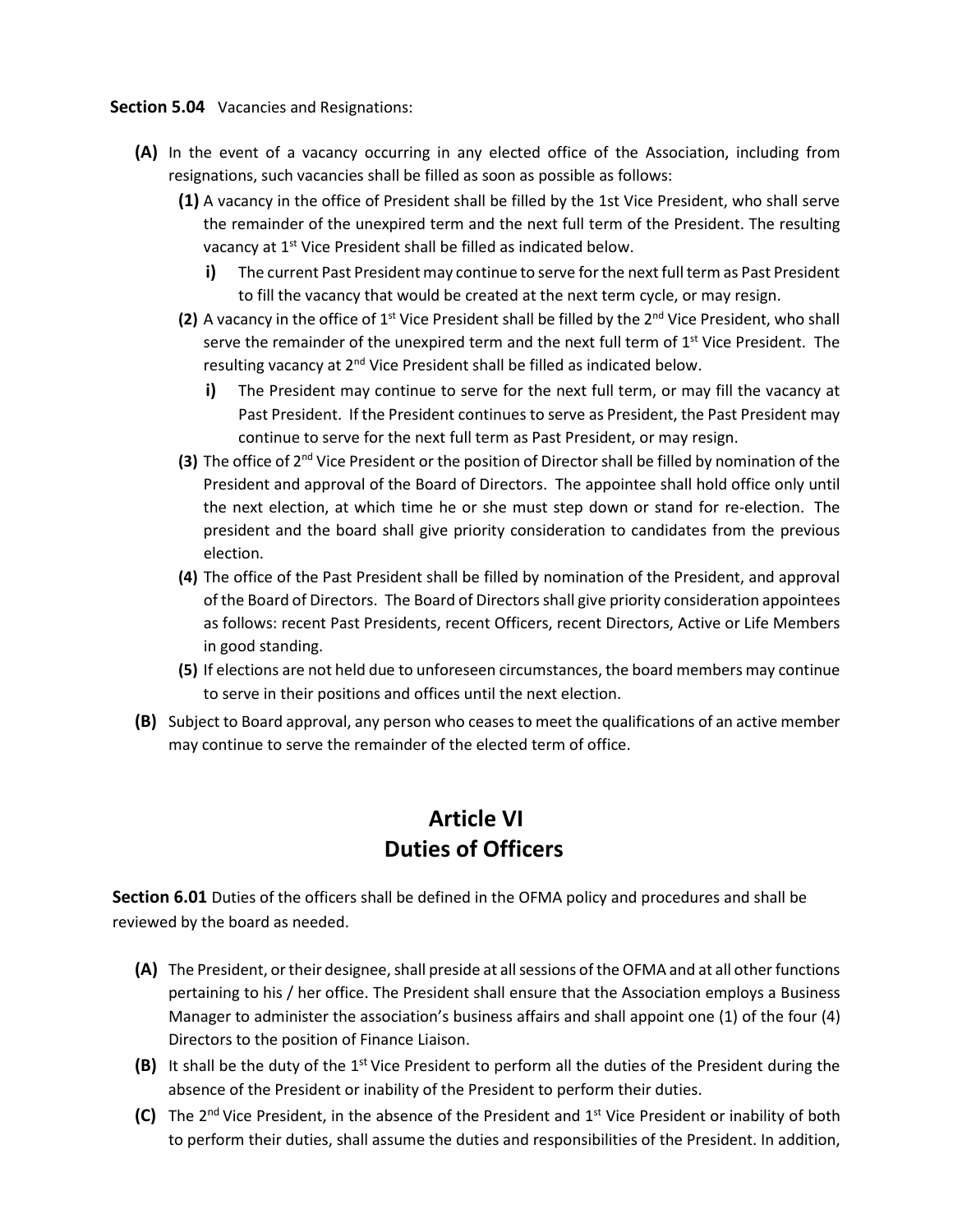the 2nd Vice President shall assure that a full and accurate record of the proceedings of all Association functions is captured and made available for review and distribution.

- **(D)** The Financial Liaison shall work with the Association's Business Manager at the direction of the President and shall assist the Executive Board to appropriately manage Association funds and perform the following duties:
	- **(1)** Direct business office staff to submit a financial statement of the receipts and disbursements at all regular meetings or events.
	- **(2)** Monitor the expenditure of funds for the normal OFMA operations as provided for in the budget, up to maximum amounts established by policy, of the Board of Directors.
	- **(3)** Chair the Budget Review Committee, and ensure the Committee is provided with all documents and reports necessary to complete the annual budget review**.**
	- **(4)** Shall deliver to the successor any monies, books and papers, with all vouchers and other property, belonging to or held in trust for the OFMA, at the end of the term of his / her appointment.

# **Article VII Meetings**

**Section 7.01** The Annual Meeting shall be held each calendar year at a time and place to be determined by the Board of Directors.

**Section 7.02** Additional meetings shall be held at the call of the Board of Directors.

**Section 7.03** The Board of Directors shall meet as needed, but no less than quarterly, to conduct Business of the Association. Meetings may be cancelled and the frequency of meetings may be adjusted with approval of the board of directors.

**Section 7.04** Meetings, including the Annual Business Meeting, may be in format approved by the board, including in-person, virtual or hybrid.

**Section 7.05** Twenty-five (25) Active and Life members in good standing of the Association shall constitute a quorum for conducting business at the Annual Business Meeting or Technical Education Conference.

**Section 7.06** Five (5) members present and voting shall constitute a quorum for the transaction of business at all meetings of the Board of Directors.

# **Article VIII Committees**

**Section 8.01** All regular committee chairpersons shall be appointed by the President with the approval of the Board of Directors. A list of active committees shall be maintained in the monthly minutes and a report issued on behalf of the committee at each regular board meeting.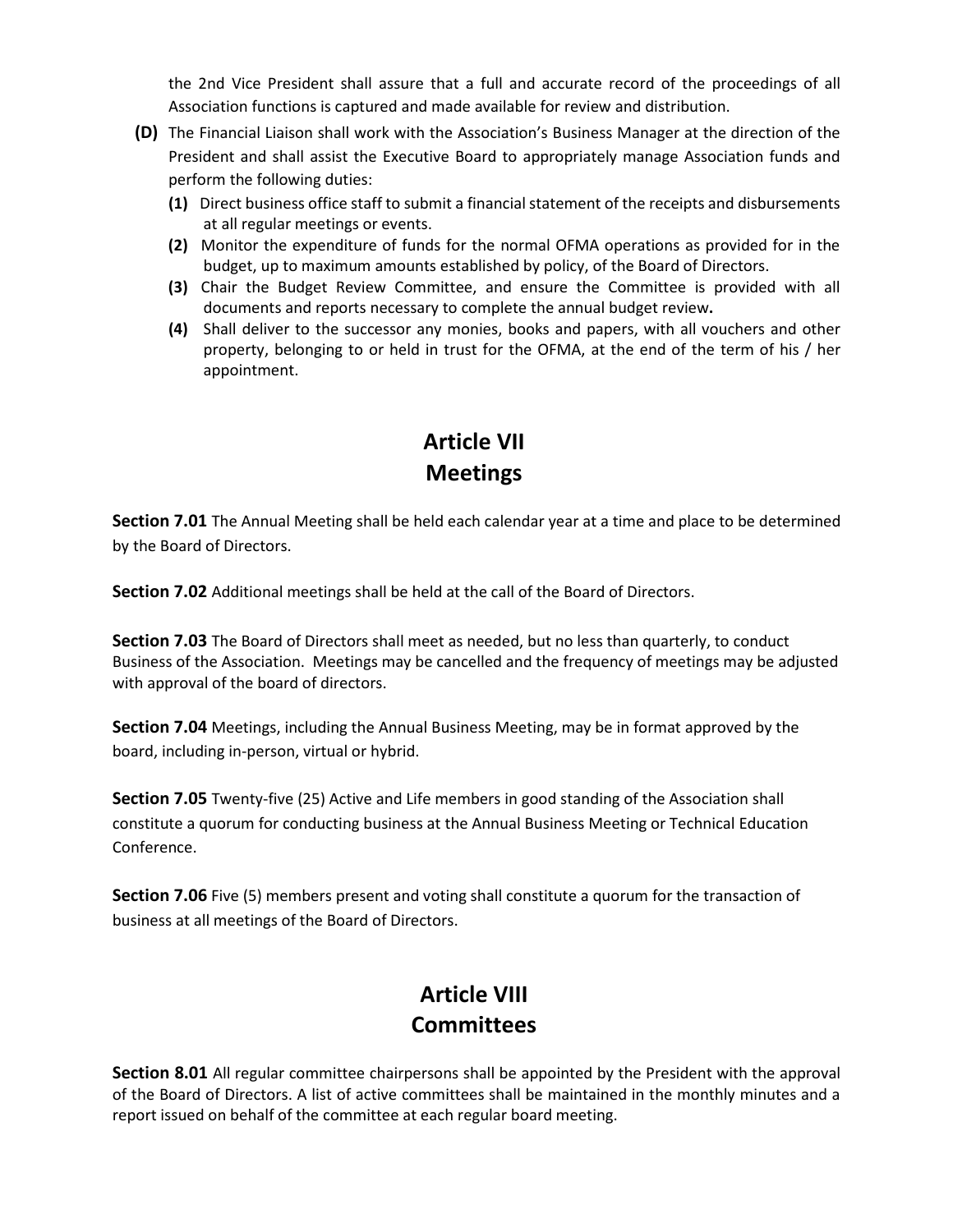**Section 8.02** Special or ad-hoc committees may be appointed by the President.

**Section 8.03** All committee recommendations shall be presented to the Board of Directors by the chairperson of the committee and shall be voted on by the Board of Directors.

# **Article IX Chapters**

**Section 9.01** A provision for chapters of the OFMA is established for detailed activity in special Fire Service related fields.

- **(A)** All activities of these chapters shall be under the jurisdiction of, and responsible to, the OFMA. These chapters shall meet periodically for the purpose of furthering activities of their respective fields. Reports, recommendations, and requests shall be made to the Board of Directors of the OFMA.
- **(B)** The Constitution and Bylaws, and the goals and procedures of these chapters shall be consistent with the purpose and constitution of the OFMA.
- **(C)** All chapter sponsored programs are expected to be self-supporting and shall be reviewed by the Board of Directors of OFMA. An accounting of all expenses, accounts receivable, and all surplus funds from such programs shall be submitted to the President of OFMA within ninety (90) days of the completion of the function. Receipts for all disbursements of program funds shall be kept of all transactions. All checks shall be signed by two officers of the chapter. Payment of expenditures for chapter sponsored programs shall be guaranteed by the OFMA provided such programs and budgets have had prior approval of the OFMA Board of Directors.

# **Article X Amendments**

**Section 10.1** Amendments to the Bylaws of the OFMA shall require a vote of the Members participating at the Annual Business Meeting or Technical Education Conference, unless specifically noted otherwise.

- **(A)** No proposition to amend shall be acted upon unless written notice thereof has been given to all Members of record at least thirty (30) days prior to the actual vote.
- **(B)** Further amendments to written proposals may be acted upon at the Annual Business Meeting, and may be approved with support from two-thirds (2/3) of members with voting privileges.
- **(C)** A proposition to amend the Bylaws may be presented at the Annual Business meeting or the Technical Education Conference.
- **(D)** Approval of a proposed amendment to the Bylaws shall require participation by a minimum of 25 members with voting privileges, and support from two-thirds (2/3) of the members participating in the vote.

**Section 10.2** Nothing contained in the preceding section shall prevent the Association, regularly assembled at its Annual Meeting, from amending any part of the Bylaws upon a four-fifths (4/5) vote of the members present and entitled to vote.

**Section 10.3** All approved amendments shall become effective at the conclusion of the Annual Meeting,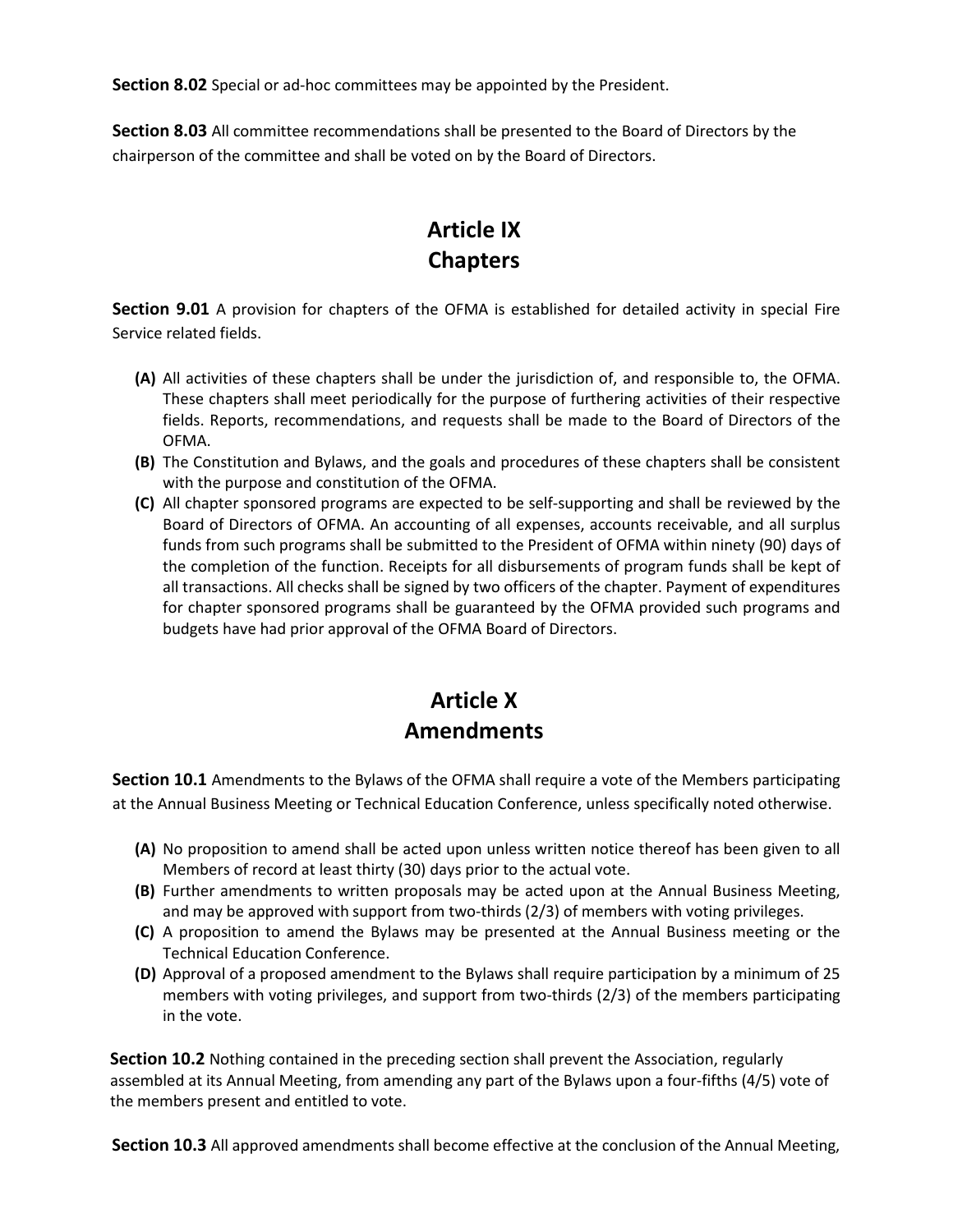unless another effective date is specified.

# **Article XI Rules of Order**

**Section 11.01** The rules of parliamentary procedure, as laid down in Roberts Rules of Order Revised, shall govern all meetings of the Association.

- **(A)** A Parliamentarian with good standing in the OFMA shall be appointed by the President, or their designee.
- **(B)** The Parliamentarian shall possess a good understanding of the parliamentary process and Roberts Rules of Order Revised, as well as the OFMA Bylaws and the OFMA Policies and Procedures.

## **Article XII Policies and Procedures**

**Section 12.01** To provide uniform and consistent application of Bylaws, the Board of Directors shall develop and adopt policies clearly describing the methods and procedures.

**Section 12.02** The Board of Directors of the OFMA and committee chairpersons shall be provided copies of policies within ninety (90) days of adoption.

**Section 12.03** The Board of Directors shall review all policies annually.

**Section 12.04** The policies and procedures shall be posted for member review in a manner approved by the Board.

## **Article XIII International Fire Marshals Association (IFMA)**

**Section 13.01** The OFMA has established itself as a Chapter of the IFMA, a membership section of the National Fire Protection Association (NFPA).

**Section 13.02** When the OFMA conducts business related to IFMA, they shall comply with and adhere to all applicable requirements and restrictions of the Constitution and Bylaws of the IFMA, as such pertain to chapters thereof. This shall include, without being limited to, those requirements set forth in Article 7 of the Bylaws of the IFMA or any successor article thereto.

**Section 13.03** The OFMA will hold harmless and indemnify the NFPA and / or the IFMA from and against any and all suits, damages, loss, costs, or other liabilities which may threaten or accrue to the IFMA or the NFPA as a result of the acts or activities or failure to act by the OFMA.

**Section 13.04** Refer to [www.NFPA.org,](http://null/) Membership, Membership Sections, International Fire Marshals Association for the Constitution and Bylaws of IFMA.